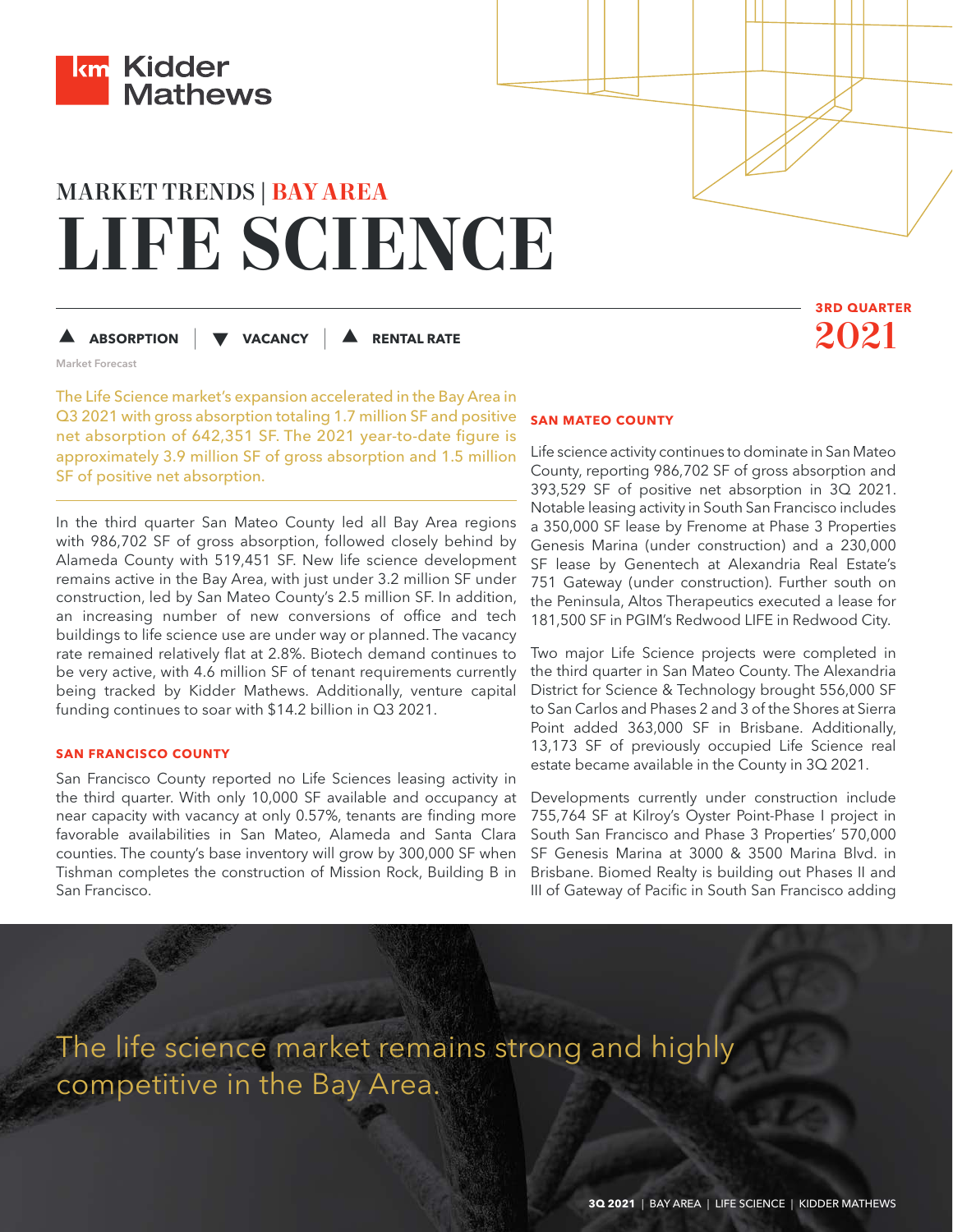790,000 SF. Kilroy Oyster Point and Gateway of Pacific, Phase II are reporting robust pre-leasing activity well ahead of shell completion.

The vacancy rates fell 50 basis points to 2.6%, from 3.1% in the last quarter. Asking rental rates stand between \$3.50 NNN and \$7.50 NNN PSF/month.

## **SANTA CLARA COUNTY**

Santa Clara County saw an increase in leasing activity in Q3 2021, with 144,476 SF of gross absorption, driven almost entirely by the 140,000 SF, two building lease in the Alexandria Stanford Life Science District of Palo Alto by Arastradero. An additional 95,748 SF became available for lease or sublease in 3Q 2021. Currently there are no new life science projects under construction in the County. Although traditional ground-up development is not expected in the near term, conversion opportunities will continue to gain momentum. The BioSquare project in North San Jose is the first project in an expected wave of conversions in Santa Clara County. This 465,000 SF repositioning of a former office campus is underway on a rolling basis.

Vacancy rates jumped 80 basis points over 2Q 2021to 3.70%. Asking rental rates range between \$1.95 NNN and \$7.50 NNN PSF/month.

## **ALAMEDA COUNTY**

Alameda County had a strong third quarter, reporting 519,451 SF of gross absorption and 204,570 SF of positive net absorption. Top leases include the 163,193 SF lease by Sana Biotechnology at 5567 Cushing Parkway in Newark, Arcus Bio's five building, 149,364 SF lease renewal of the Healthpeak Properties on Point Eden in Hayward, and the 100,000 SF lease of 6600 Dumbarton Circle in Fremont by Personalis.

There is currently 380,636 SF under construction, the largest of which is 220,710 SF by Stockbridge Capital Group, slated for completion in 3Q 2022. The project is 100% preleased as the expansion of the Exelixis headquarters.

Vacancy rates grew approximately 20 basis points in 3Q 2021 to 3.4%, with LLC and SteelWave's 87,000 SF theLab asking rental rates ranging between Berkeley in Berkeley. Additionally,

## **CONTRA COSTA COUNTY**

Contra Costa County had no life science activity in the third quarter. With very minimal life science availabilities in the County and less drivers for company formation and growth, tenants often focus their search on neighboring Alameda County.

## **CONSTRUCTION ACTIVITY**

\$3.75 NNN and \$6.50 NNN PSF/month. Alexandria's District for Science & Approximately 3.3 million SF of life science product is under construction in the Bay Area, with projects focused San Francisco, San Mateo, and Alameda Counties. Phase 3 Properties broke ground on its 570,000 SF Genesis Marina project in Brisbane scheduled for completion in 1Q 2023. Alexandria Real Estate is currently developing 751 Gateway, a 230,000 SF project in South San Francisco, also scheduled to open in 1Q 2023. Nexus on Grand is also being developed in South San Francisco by Healthpeak for its own use. The 148,413 SF project will deliver in 2Q 2023. Other developments include the 220,710 SF expansion of the Exelixis headquarters in Alameda by Stockbridge Capital Group,



## Area Review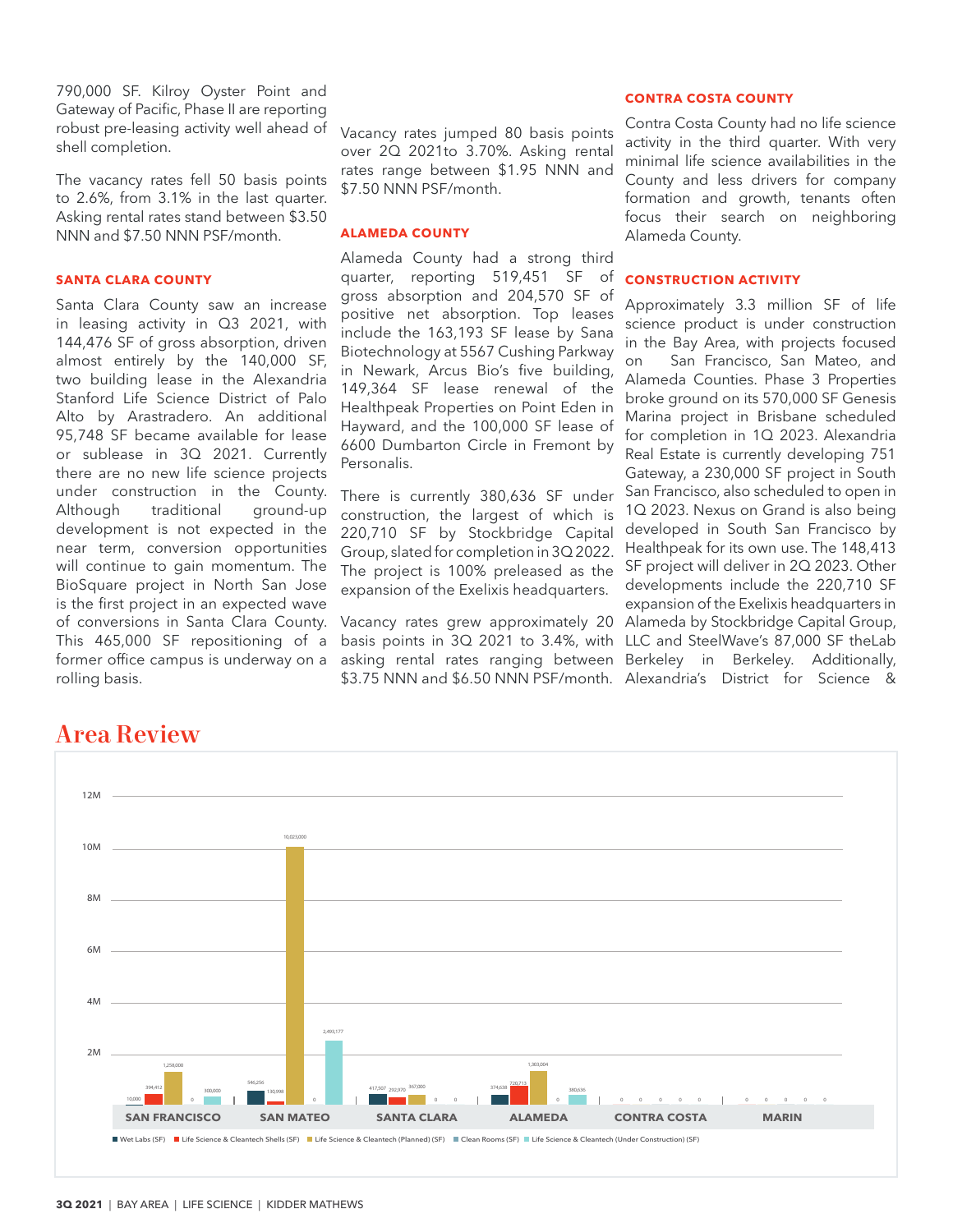Technology in San Carlos, a 2-building campus, delivered 556,000 and Healthpeak's The Shore at Sierra Point, Phases 2 and 3, in Brisbane delivered 399,000 SF in 3Q 2021.

## **INVESTMENT SALES**

Several investment sales occurred in the third quarter in the Bay Area. In San Mateo, Tarlton Properties completed a 231,686 SF, two-building deal at 2929 and 2955 Campus Drive. They purchased the property from Invesco for \$119.7 million, or \$516/SF. In San Carlos, Alexandria Real Estate Equities purchased San Carlos Commerce Center from Peninsula Land Capital. The six-property business park is located on 1501- 1599 Industrial Rd and totals 108,530 SF. ARE purchased the property for \$21.8 million, equaling approximately \$1,032/ SF. Another third quarter investment transaction includes the former Oracle HQ buildings in Redwood Shores. The large tech company moved their headquarter location from Redwood Shores to Austin Texas in 2020. In August 2021, the four-building campus was purchased by BioMed Realty for \$160 million (\$743/SF) and totals 215,239 SF. BioMed Realty plans to convert the buildings from Class A office to Life Science, continuing a growing trend of office conversions up and down the West Coast.

In East Bay, Invesco purchased a 48,038 SF project at 600 Bancroft Way in Berkeley from Thor Equities for \$39.5 million (\$821/SF). In Alameda, Paceline continued to acquire adjacent assets in Harbor Bay. After purchasing three properties in June totaling 86,000 SF, they purchased two more buildings (1321 and 1351 Harbor Bay Pkwy) in July totaling 158,000 SF and another one (1411 Harbor Bay Pkwy) in September totaling 33,000 SF. Collectively, they purchased all six buildings for approximately \$138 million averaging between \$262/SF and \$461/SF. Lastly, Ideal Property Investments purchased 25377 and 25385 Huntwood in Hayward from Rago Development. These two properties total 48,560 SF and sold for \$8.4 million (\$173/SF). The buyer plans to convert this building into a life science property.

# 3Q Venture Capital Financing

| Series Type             | <b>SFunded</b>   |  |
|-------------------------|------------------|--|
| Seed Stage              | \$75,320,000     |  |
| Series A                | \$272,900,000    |  |
| Series B                | \$679,360,000    |  |
| Series C                | \$669,870,000    |  |
| Series D                | 316,000,000      |  |
| Series E                | \$0              |  |
| Series F                | \$0              |  |
| Series G                | \$0              |  |
| Mezzanine               | \$0              |  |
| Series Undisclosed      | \$0              |  |
| Acquisition             | \$9,799,600,000  |  |
| Debt/Equity Financing   | \$0              |  |
| <b>IPO</b>              | \$1,958,620,000  |  |
| <b>PIPE</b>             | \$435,000,000    |  |
| Private/Share Placement | \$0              |  |
| Research Grant          | \$1,800,000      |  |
| Corporate Partnership   | \$0              |  |
| <b>Total</b>            | \$14,208,470,000 |  |
|                         |                  |  |
| <b>Month Funded</b>     | # of Companies   |  |
| April                   | 28               |  |
| May                     | 22               |  |
| June                    | 26               |  |
| Total                   | 76               |  |



## Demand for Life Science Space